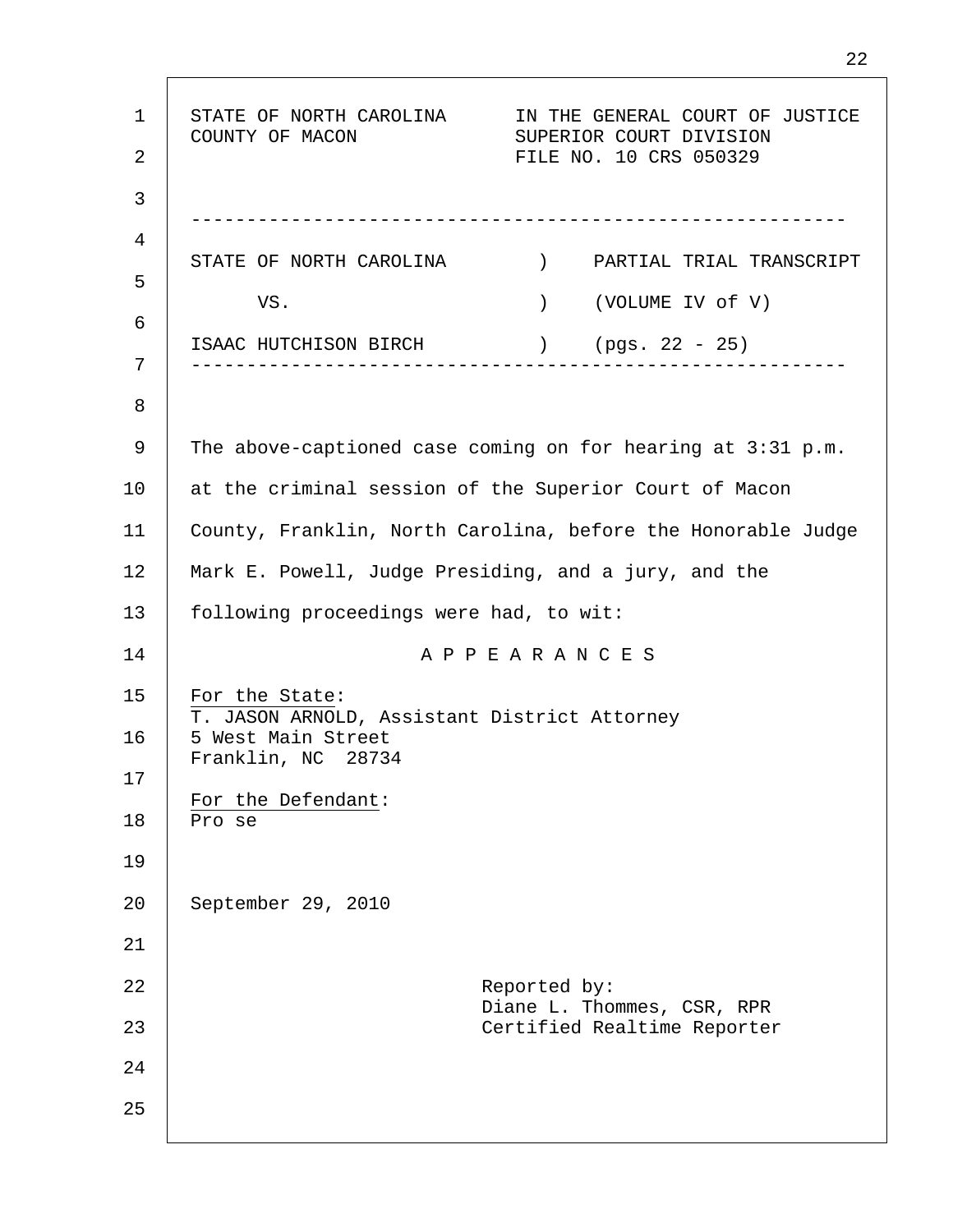1 2 3 4 5 6 7 8 9 10 11 12 13 14 15 16 17 18 19 20 21 22 23 24 25 THE COURT: Mr. Arnold, there is one gentleman you asked to come back at 2 o'clock, Mr. Birch. Do you have anything to report as to his trial schedule? MR. ARNOLD: Your Honor, if we are unable to begin the other trial in the morning that Ms. Welch is starting with, I'll start Mr. Birch's trial. THE COURT: Mr. Birch, did you hear? I asked Mr. Arnold about the scheduling of your matter, when it might be. Would you mind repeating it? MR. ARNOLD: There is a case ahead. Ms. Welch anticipates picking a jury on that at 9:30. However, should, for any reason, that case fall, I'll be ready to go on his case. MR. BIRCH: So what time would you like me to specially appear tomorrow? MR. ARNOLD: 9:30. (Whereupon, the proceedings were concluded at 3:32 p.m.)

23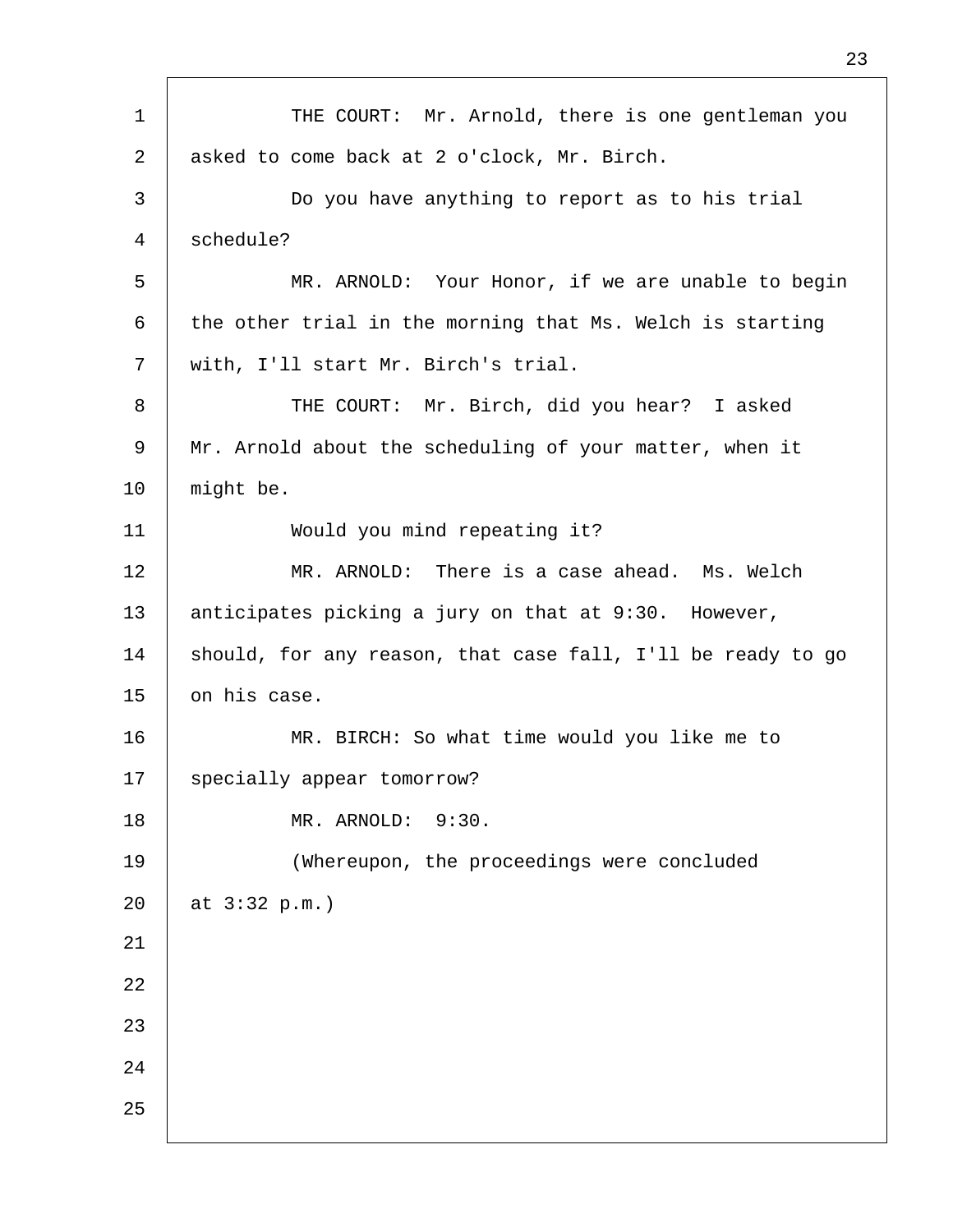| 1  | CERTIFICATE                                                  |  |
|----|--------------------------------------------------------------|--|
| 2  |                                                              |  |
| 3  |                                                              |  |
| 4  | STATE OF NORTH CAROLINA<br>$\left( \right)$                  |  |
| 5  | COUNTY OF MACON<br>$\mathcal{C}$                             |  |
| 6  |                                                              |  |
| 7  | I, DIANE L. THOMMES, the officer before whom the             |  |
| 8  | foregoing proceeding was taken, do hereby certify that said  |  |
| 9  | proceeding, pages 22 through 23, inclusive, is a true and    |  |
| 10 | correct and verbatim transcript of said proceeding.          |  |
| 11 | I further certify that I am neither counsel for,             |  |
| 12 | related to, nor employed by any of the parties to the action |  |
| 13 | in which this proceeding was heard; and further, that I am   |  |
| 14 | not a relative or employee of any attorney or counsel        |  |
| 15 | employed by the parties thereto, and am not financially or   |  |
| 16 | otherwise interested in the outcome of the action.           |  |
| 17 |                                                              |  |
| 18 | siare L. Pes                                                 |  |
| 19 | Diane L. Thommes, CSR, RPR                                   |  |
| 20 | Certified Realtime Reporter<br>Official Reporter             |  |
| 21 |                                                              |  |
| 22 |                                                              |  |
| 23 |                                                              |  |
| 24 |                                                              |  |
| 25 |                                                              |  |